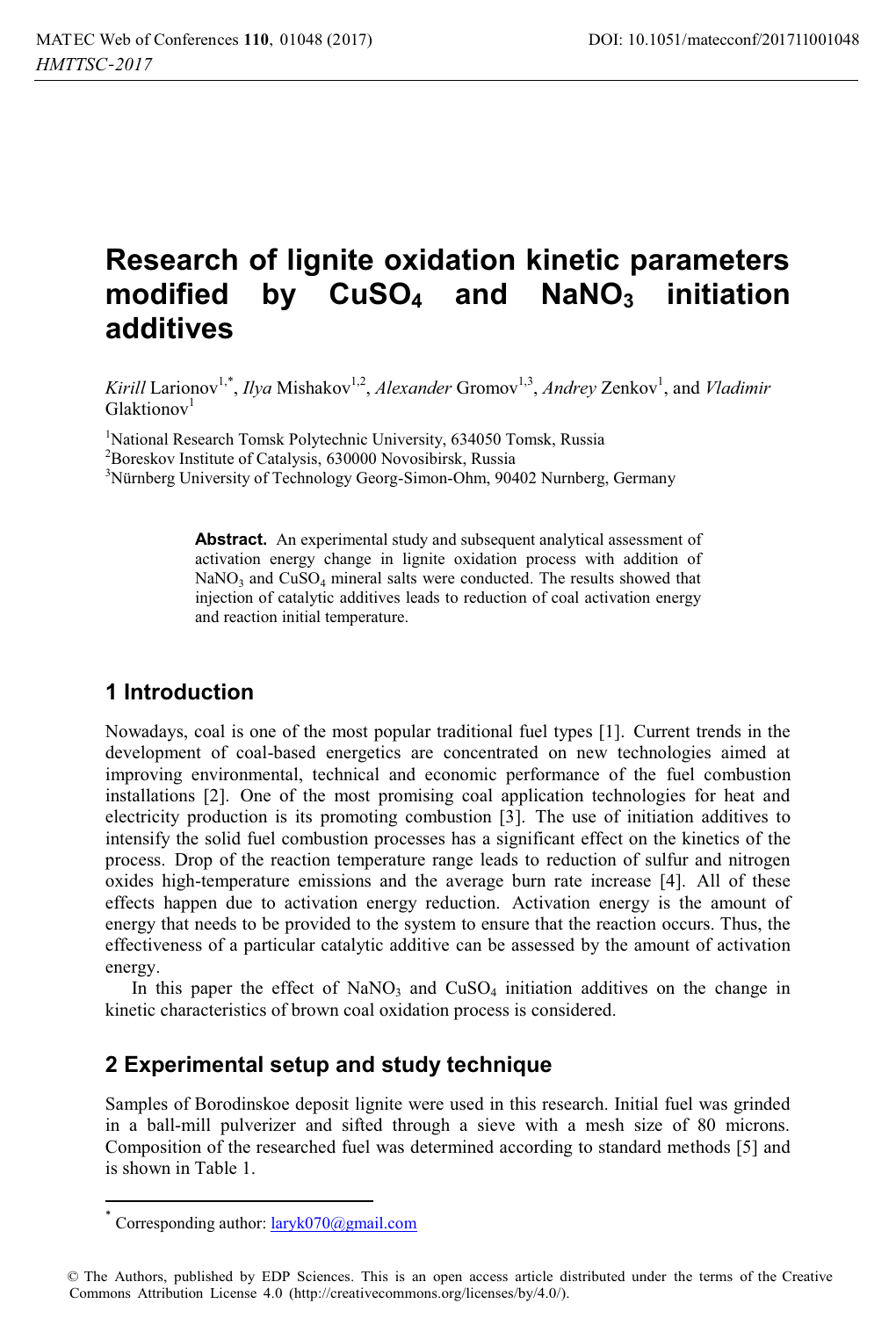| Index               | Unit of measure | Value |
|---------------------|-----------------|-------|
| Analytical moisture | $wt./\%$        | 11.6  |
| Volatile content    |                 | 40.8  |
| Ash content         |                 | 4.0   |
| Carbon content      |                 | 43.6  |

**Table 1.** Composition of the initial coal.

The studies were conducted with the use of Netzsch STA 449 F3 Jupiter (Germany) simultaneous thermal analyzer. All experiments were performed under identical conditions with the sample heating rate of  $2.5 \degree \text{C/min}$  in a corundum crucible (sample weight approximately 7mg) at the temperature range 50-600  $\mathbb{C}$ . A mixture of air and nitrogen was used as an oxidizing medium with a flow rate of 60 ml/min and 10 ml/min respectively.

Synthesis of coal samples with initiation additive was performed by incipient wetness impregnation method by their dissolving in alcohol-water medium in the bulk concentration of 1:1. The additives weight content is 5% of the sample total mass. Coals were dried after impregnation in a drying oven at 105°C for 20 hours.

Equation, which links the reaction rate to kinetic parameters, was used to determine activation energy of oxidation reaction of pure brown coal and samples modified by promoting additives.

The reaction rate is expressed as a first time derivative of the conversion degree  $d\alpha/dt$ . In turn, conversion degree is equal to the proportion of reacted product and is converted into equation [6]:

$$
\alpha = \frac{m_i - m}{m_i - m_f},\tag{1}
$$

here  $m_i$  is initial mass;  $m_f$  is final mass; *m* is current mass.

The reaction rate represents multiplication of two functions [6]:

$$
\frac{d\alpha}{dt} = f(T)g(\alpha),\tag{2}
$$

here  $f(T)$  is function depending only on temperature;  $g(\alpha)$  is function depending only on conversion degree.

Function of temperature is expressed as the Arrhenius equation [6]:

$$
f(T) = A \exp\left(-\frac{E}{RT}\right),\tag{3}
$$

here *A* is pre-exponential factor; *E* is activation energy; *R* is absolute gas constant; T is absolute temperature.

In turn, a function of the conversion degree can be considered as a first order model [6]:

$$
g(\alpha) = (1 - \alpha). \tag{4}
$$

Thus, the activation energy can be found with the use of the experimental data and these equations. But differentiation of dα/dt is associated with a significant loss in accuracy, so different approximate solutions of this differential equation are often used in practice. Following approximate solution was used in this paper [6]:

$$
ln\left[-\frac{ln(1-\alpha)}{T^2}\right] = ln\left[\frac{AR}{\beta E}\right] - \frac{E}{RT},
$$
\n(5)

here  $\beta$  is sample heating rate.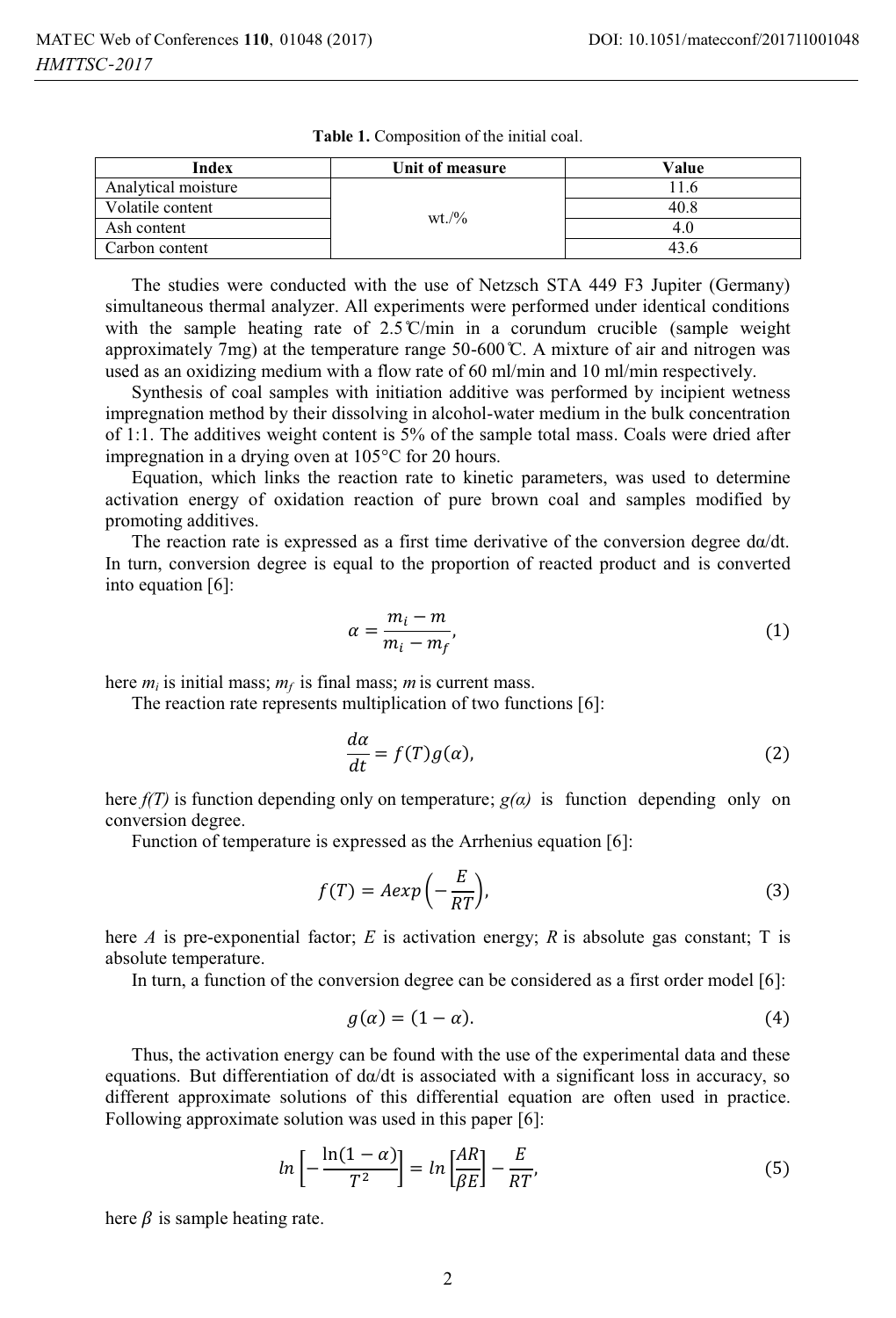It is sufficient to plot a dependence of  $\ln \left[-\frac{\ln(1-\alpha)}{T^2}\right]$  from 1/T using experimental data in order to use this equation to determine the activation energy. Then, it is necessary to approximate, while the angular coefficient is equal to the value of E/R, where it is easy to determine the activation energy E from.

## **3 Experimental results**

The results of researched samples thermal analysis are presented in Figure 1 as a TG curve.



**Fig 1.** Thermogravimetric curves (TG) of coal samples oxidation (1 – lignite comparison sample, 2 lignite + NaNO<sub>3</sub>, 3 - lignite + CuSO<sub>4</sub>).

According to figure 1, reaction start temperature of the initial sample 1 was 278°C. This temperature is 244 $^{\circ}$ C for a sample with the addition of NaNO<sub>3</sub> and 255 $^{\circ}$ C with the addition of CuSO4. Thus, the largest shift in the direction of oxidation beginning temperature decrease is observed in the sample 2, for which the change was 34°C.

Certain activation energy numerical values of the samples are presented in Table 2.

| <b>Sample</b> |       |            |      |
|---------------|-------|------------|------|
| kJ/mol<br>E.  | 72.0  | ٠,<br>07.4 | 69.6 |
| /min<br>Δ.    | 24332 | 19244      | 6314 |

**Table 2.** Activation energy of coal samples.

It is seen from obtained results that the use of initiation additives reduces kinetic parameters values. The smallest value of activation energy is achieved in the case of  $NaNO<sub>3</sub>$  application and differs from the initial sample by 6.4%.

## **4 Conclusion**

Conducted experimental and numerical studies have shown that the injection of promoting additives in the form of  $\text{NaNO}_3$  and  $\text{CuSO}_4$  mineral salts greatly influences the nature of the reaction. It turns out, that  $\text{NaNO}_3$  is more active than  $\text{CuSO}_4$ , which is proved by lower value of activation energy.

The research has been accomplished with financial support of the Russian Federation Ministry of Education and Science within implementation of the project No. 13.7644.2017/BCH.

## **References:**

- 1. S.A. Yankovsky, V.E. Gubin, A.A. Tolokolnikov, A.V. Zenkov, V.I. Nikolaeva, Strategic Technology (IFOST), 299 (2016)
- 2. S. Yankovskiy, A. Matveev, A. Tolokolnikov, A. Zenkov, MATEC Web Conf. **92**, 01036 (2017)